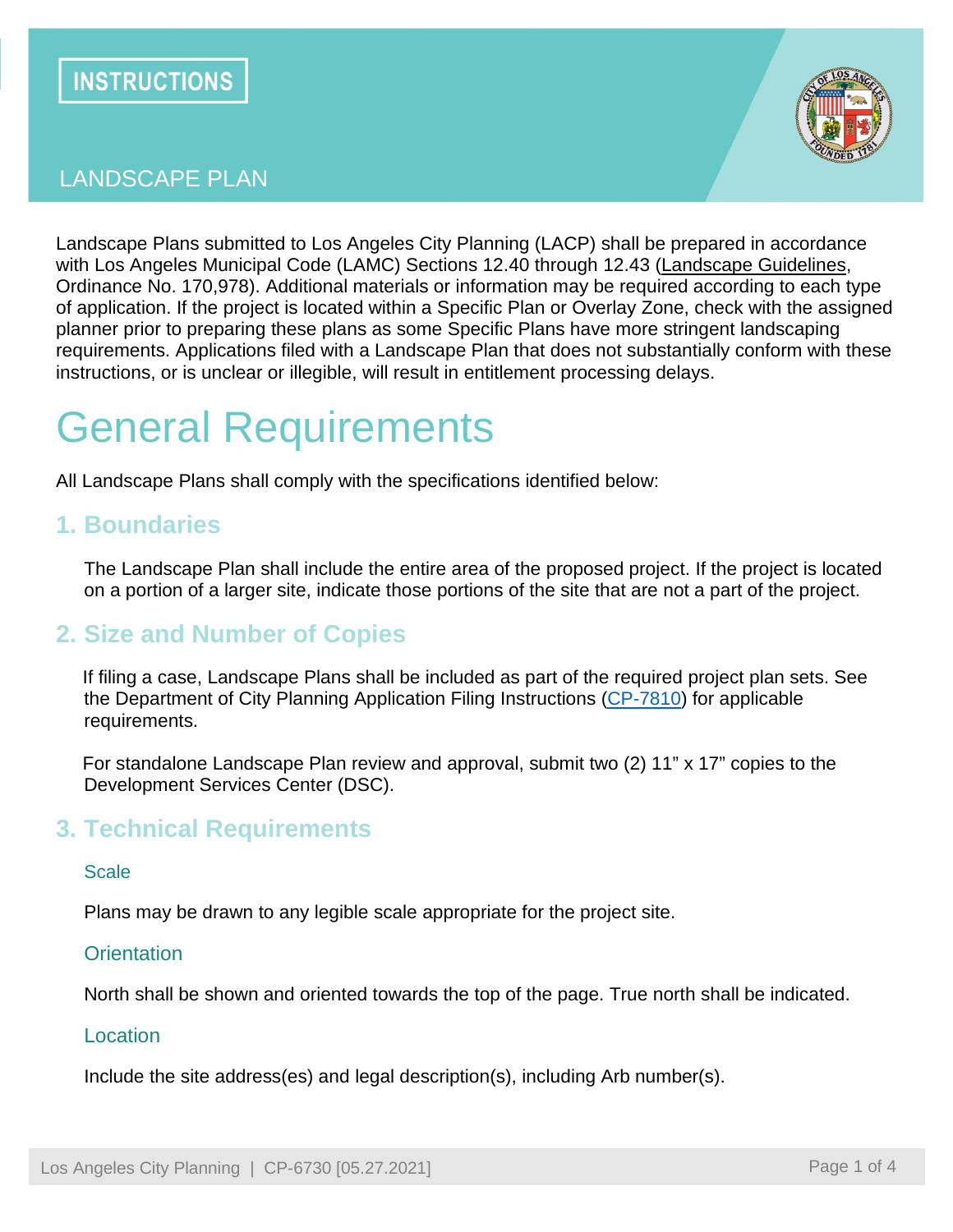#### Landscape Professional Information

The name, address, phone number, and e-mail address of the Landscape Professional (Landscape Architect, Architect, Landscape Contractor, Landscape Designer) who prepared the Landscape Plan shall be listed. When applicable, the Landscape Professional shall stamp the Landscape Plan and include their license number.

#### Boundary Line

The property boundary shall be shown by a heavy-broken line and clearly labeled.

#### Abutting Streets

Label names of streets surrounding the project site.

#### **Dimensions**

Dimensions shall be provided for all important measurements, including setbacks, building or structure height, building footprints, open space areas, landscape (planting) areas, hardscape areas, and other key features, as applicable to the request.

#### **Topography**

Where there is more than a five-foot elevation difference in slope, the Plot Plan shall be superimposed on a contour map showing site topography prepared by a State of California registered Civil Engineer or Licensed Surveyor.

#### Existing and Proposed Conditions

Identify the location and use of the following proposed and/or existing conditions to remain:

- o Parking areas, loading areas, driveways, walkways, horsekeeping areas/trails
- o Buildings and structures (including walls and fences)
- o Alleys and other public rights-of-way and easements

#### Landscape, Hardscape, and Open Space Areas

Depict landscape and hardscape areas not covered by buildings or structures and any qualifying required Open Space pursuant to LAMC Section 12.21 G. Illustrate conceptual locations of plant materials with a plant legend referencing the common and scientific names of plants, quantities of plant materials, and spacing and size at the time of planting.

#### Open Space Plan

For projects which includes six (6) or more residential units, provide an Open Space Plan identifying usable open space areas required pursuant to LAMC Section 12.21 G.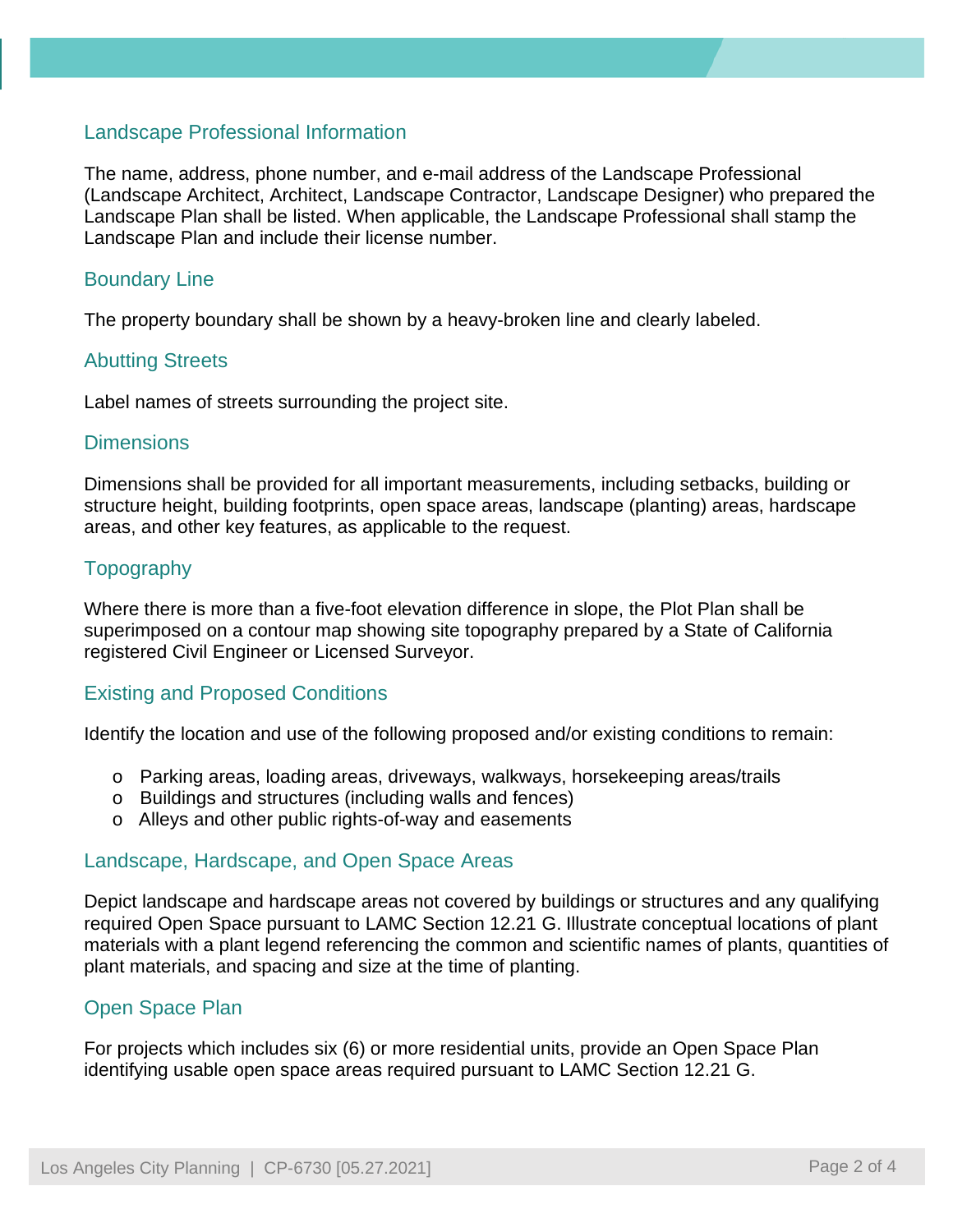- o Provide minimum dimensions for common and typical private open spaces areas.
- o Demonstrate compliance with the minimum 25% landscaping requirement for common open space are planted with ground cover, shrubs, or trees.
- o **Open Space Summary Table.** Indicate required and proposed square footage for usable open space areas, including private open space, common open space, and recreation rooms (if proposed), and landscaping of common open space areas.

### Area Calculations

Provide area calculations for individual and total landscaped, and landscaped open space areas, for the entire project site.

## Trees and Shrubs

Identify the approximate location of all protected trees and shrubs which measure 4 inches or more in cumulative diameter, consistent with LAMC Section 46.00, and non-protected trees 8 inches or more in diameter, located onsite or within the adjacent right-of-way. Include the common name and size, and delineate which are existing to be removed, existing to be retained, or new and/or replacement trees or shrubs. All protected trees and shrubs shall be replaced at a 4:1 ratio.

Protected Southern California native tree species include:

- o Oak trees including Valley Oak (Quercus lobata) and California Live Oak (Quercus agrifolia), or any other tree of the oak genus indigenous to California, but excluding the Scrub Oak (Quercus dumosa)
- o Southern California Black Walnut (Juglans californica)
- o Western Sycamore (Platanus racemosa)
- o California Bay (Umbellularia californica)

Protected Southern California native shrub species include:

- o Toyon (Heteromeles arbutifolia)
- o Mexican Elderberry (Sambucus mexicana)

# **4. Additional Requirements**

## Tree Report

For discretionary projects with existing trees and shrubs located on the project site and/or within the adjacent public right-of-way, provide a Tree Report prepared by a Tree Expert, as defined by LAMC Section 46.00, evaluating the preservation, removal, replacement, or relocation of protected trees and/or shrubs which measure 4 inches or more in diameter, and non-protected trees 8 inches or more in diameter. The Report shall contain recommendations by the Tree Expert for preservation of as many trees and shrubs as possible, and desirable trees and shrubs that require removal.